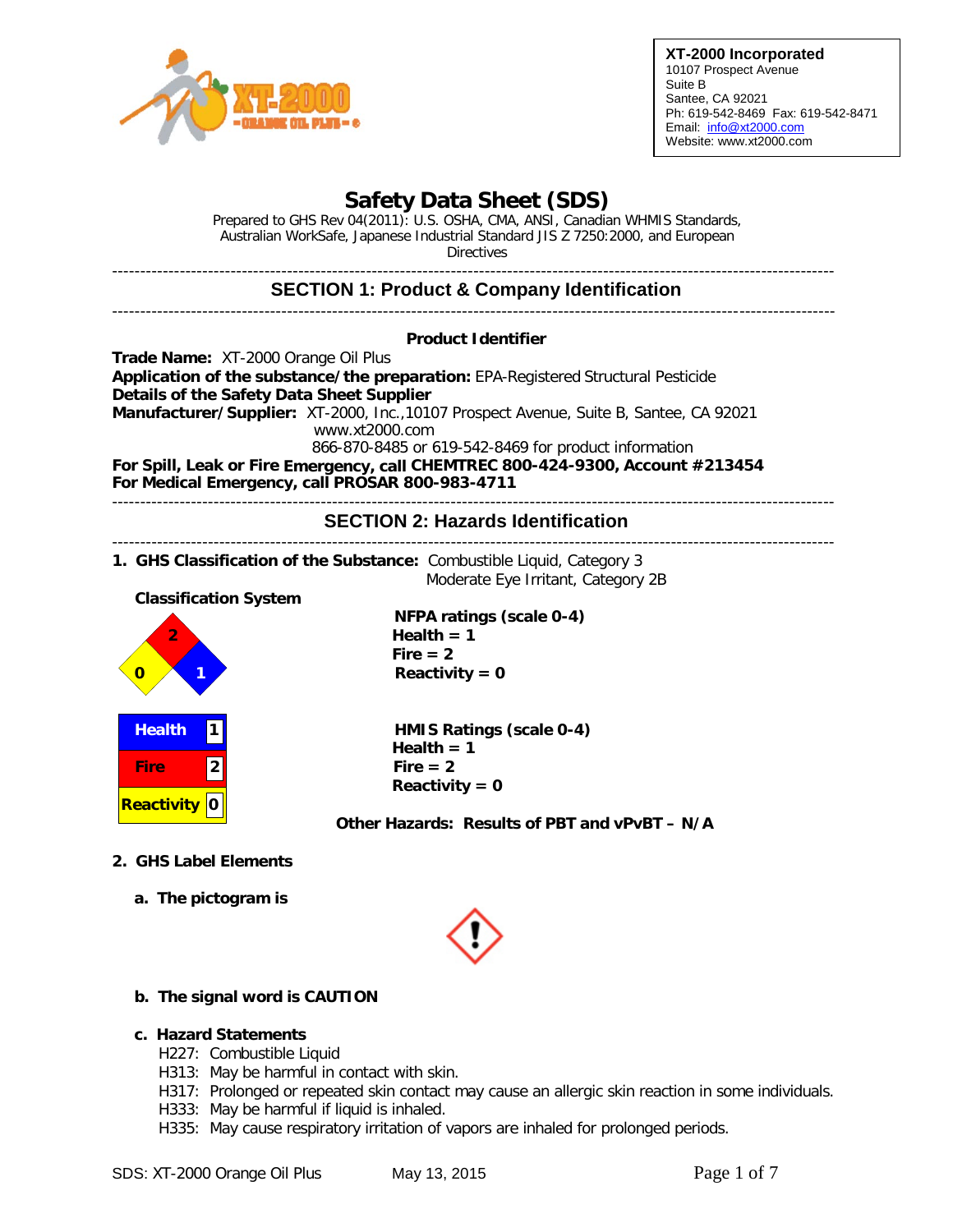#### **d. General Precautionary Statements**

- P101: If medical advice is needed, have product container, label or SDS available.
- P102: Keep out of reach of children,
- P103: Read label directions before use

#### **e. Prevention Precautionary Statements**

P234: Store only in original container.

P280 Wear protective gloves/protective clothing/eye protection.

#### **f. Response Precautionary Statements**

- P301: If swallowed, call a poison control center or a doctor immediately for treatment advice. Do not induce vomiting unless told to by a poison control center or doctor. Do not give anything to an unconscious person.
- P302: If on skin, remove any contaminated clothing. Rinse affected area with soap and plenty of water. Call poison control center or doctor for treatment advice.
- P304: If inhaled, Move person to fresh air. If person is not breathing, call 911 or an ambulance, then give artificial respiration, preferably mouth-to-mouth if possible. Call a poison control center or doctor for further treatment advice.
- P305: If in eyes, Hold eye open and rinse slowly and gently with water for 15-20 minutes. Remove contact lenses, if present, after the first 5 minutes, then continue rinsing. Call a poison control center or doctor for treatment advice.

### **g. Storage Precautionary Statements**

P401: Store in original container in a cool, dry area.

### **h. Disposal Precautionary Statements**

- P501: Dispose of wastes resulting from the use of this product onsite or at an approved waste disposal facility.
- P502: Do not reuse or refill the original product container. Triple rinse (or equivalent), puncture and offer for recycling or dispose of in a sanitary landfill or by other approved state or local procedures.

#### **Emergency Overview: CAUTION: Possible Eye and Skin Irritant**

 This product may present a slight hazard to humans as an eye irritant. It can be a skin irritant in case of prolonged exposure to humans or from transient exposure to humans who are sensitive or allergic to the ingredients contained in this product.

**Appearance/Odor:** Thins, solvent-like, colorless liquid with a citrus odor.

**Skin:** May cause irritation in sensitive individuals.

**Inhalation:** May cause respiratory tract irritation. Because this material is not a gas, inhalation is not expected from accidental exposure.

**Eye:** May cause irritation.

**Ingestion:** May cause stomach distress.

**Target Organs:** Skin, eyes, respiratory and digestive system

**Signs and Symptoms of Over-exposure:** Symptoms of skin overexposure may include itching, redness, edema, temporary dying of skin, and dermatitis. Accidental ingestion may cause stomach distress, nausea, vomiting or diarrhea. Accidental inhalation may cause coughing, labored breathing or other respiratory distress.

| <b>SECTION 3: Composition/Information on Ingredients</b> |               |                 |  |  |  |  |
|----------------------------------------------------------|---------------|-----------------|--|--|--|--|
| <b>Component</b>                                         | $CAS \#$      | <u>% by Wt.</u> |  |  |  |  |
| d-Limonene                                               | 138-86-3      | 95 minimum      |  |  |  |  |
| Citrus terpenes (Orange)                                 | none assigned |                 |  |  |  |  |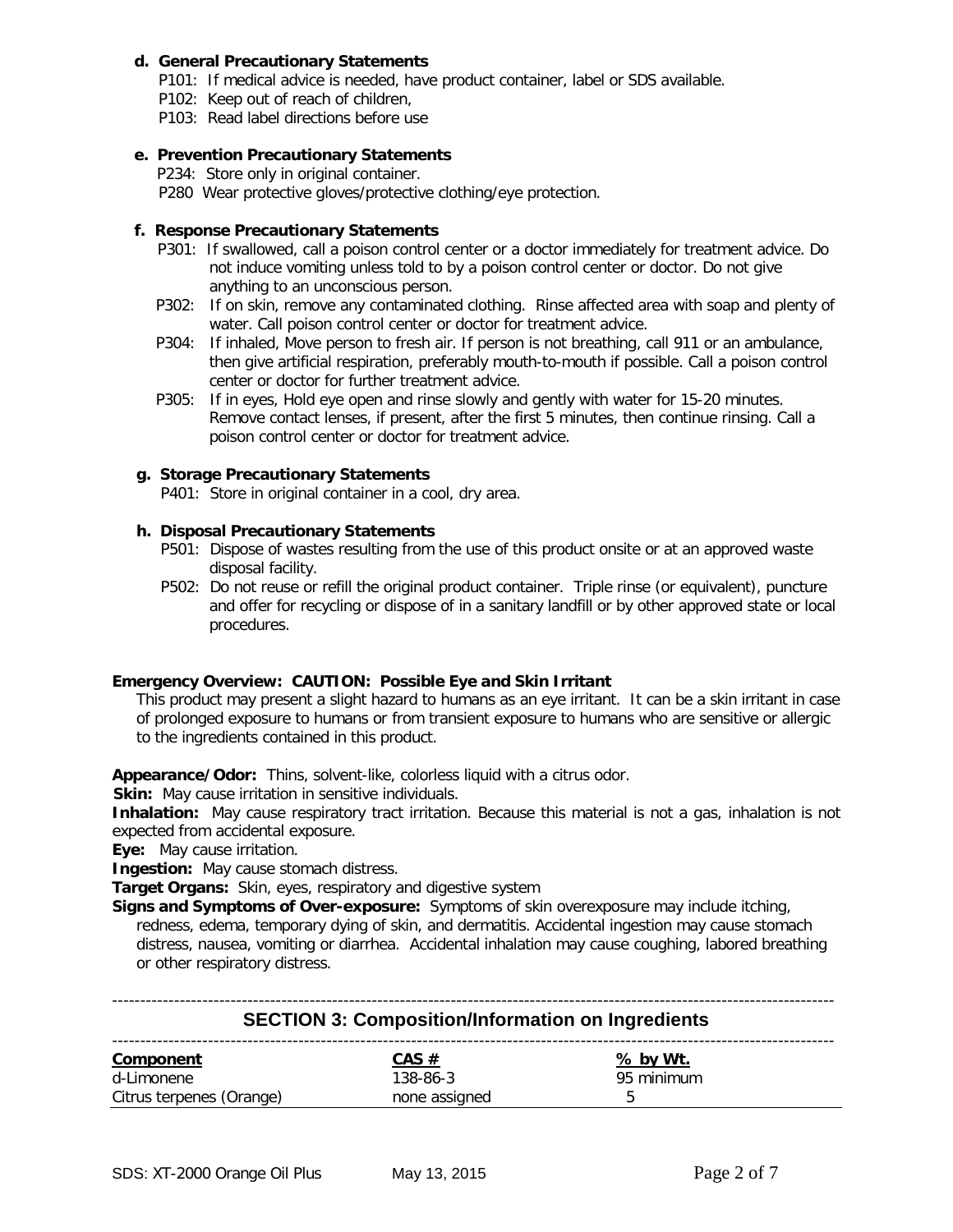#### -------------------------------------------------------------------------------------------------------------------------------- **SECTION 4: First Aid Measures**

--------------------------------------------------------------------------------------------------------------------------------

Have the product container or label and/or SDS with you when calling a poison control center or doctor or going for treatment.

#### **Description of first aid measures**

- · **General information:** Immediately remove any clothing soaked with product.
- · **After inhalation:** Remove person to fresh air. In case of unconsciousness, stabilize patient for transportation by placing on side position to prevent inhalation of any vomitus. If person is not breathing, call 911. Give artificial respiration by mouth-to-mouth if possible.
- · **After skin contact:** Immediately wash with water and soap and rinse thoroughly.
- · **After eye contact:** Remove contact lenses, if worn when eye contact occurs. Hold eye open and rinse slowly and gently with water for 15-20 minutes. Then consult a doctor.
- · **After swallowing:** Drink copious amounts of water and provide fresh air. Immediately call a doctor.
- · **Information for doctor:**
- · **Most important symptoms and effects, both acute and delayed** No further relevant information available.
- · **Indication of any immediate medical attention and special treatment needed** No further relevant information available.

**Note to Physician:** Treat symptomatically.

--------------------------------------------------------------------------------------------------------------------------------

#### **SECTION 5: Fire Fighting Measures** --------------------------------------------------------------------------------------------------------------------------------

**Flammability Classification (29 CFR 1910.1200):** Class II Combustible Liquid **General Hazard:** Fire hazard.

**Extinguishing Media:** Carbon dioxide, foam or dry chemical. **Caution:** Carbon dioxide will displace air in confined spaces and may create an oxygen deficient atmosphere. Water is an unsuitable extinguishing agent.

#### **SECTION 6: Accidental Release Measures** --------------------------------------------------------------------------------------------------------------------------------

- **General:** Keep unnecessary personnel away from large spill or leak. Do not touch or walk through spilled material without equipment specified in Sections 7 and 8. Do not handle spilled material unless wearing appropriate protective gloves and clothing.
- **Land Spills:** Absorb spills with non-reactive absorbent and place in suitable covered and labeled containers. Prevent large spills from entering sewers or waterways. Contact emergency services for advice on handling and disposal of large spills.
- **Water Spills:** This product may cause localized contamination of surrounding waters if runoff is not preventable and quantity of spill is large. Spill in local waterways may cause damage to fish and other aquatic life. Do not discharge effluent containing this product into lakes, streams, ponds, estuaries, oceans or other waters unless in accordance with the requirements of a National Pollutant Discharge Elimination System (NPDES) permit and the permitting authority has been notified in writing prior to discharge.

#### -------------------------------------------------------------------------------------------------------------------------------- **SECTION 7: Handling and Storage**

-------------------------------------------------------------------------------------------------------------------------------

**Storage:** Product is packaged in plastic containers in temperature-controlled environment at less than 100°F. Prolonged storage at elevated temperatures above 110°F should be avoided but should not cause performance loss or present any specific hazard. Store containers upright and closed. Do not store where children or animals may gain access.

**Handling:** No special precautions are needed. Wear rubber gloves/protective clothing/eye protection when cleaning up spills. Absorb small spills (less than a gallon or 2) with rags. Since soaked rags may spontaneously combust, place in appropriate disposal container. Dike large spills (5 gallons or more) to prevent runoff. Absorb with dirt or suitable inert absorbent and dispose in closed containers. **Other Precautions:** None special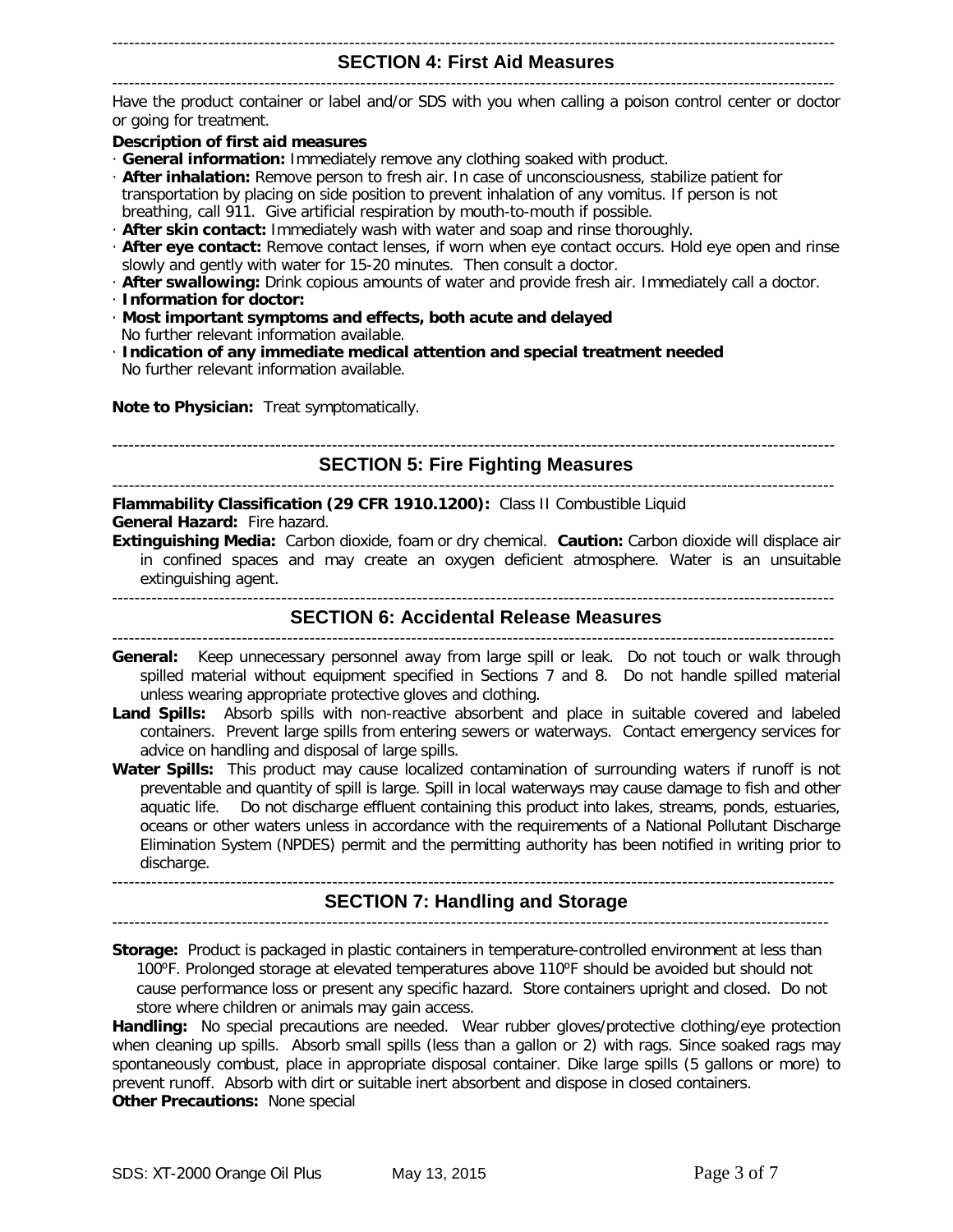#### -------------------------------------------------------------------------------------------------------------------------------- **SECTION 8: Exposure Controls/Personal Protection**

-------------------------------------------------------------------------------------------------------------------------------- **General Protective and Hygiene Measures:** Wear protective gloves/protective clothing/eye protection/face protection. Wash hands during breaks and at the end of handling the material. Immediately remove any contaminated clothing

**Application Measures:** Apply as directed on product label.

**Eye and Face Protection:** Safety glasses with side-shields or goggles

**Hand Protection:**.Wear protective gloves

**Respiratory Protection:** No respiratory protection required when used according to label directions. Very large spills (larger than 5 gallons) that occur in a closed environment at high ambient temperatures would not pose any specific hazard.

**Occupational Exposure Limits:** Not applicable.

--------------------------------------------------------------------------------------------------------------------------------

#### **SECTION 9: Physical and Chemical Properties**

-------------------------------------------------------------------------------------------------------------------------------- Form: Liquid Color: Colorless Odor: Citrus Odor Threshold: Not determined pH at 20<sup>0</sup>C (68<sup>0</sup>F): 4.5-5.0 Change in Condition Boiling Point:  $349^{\circ}F(176^{\circ}C)$ Melting Point: -140<sup>0</sup>F (-96<sup>0</sup>C). Thickens at -180<sup>0</sup>F (-78<sup>0</sup>C) Flash Point:  $115^{\circ}F(46^{\circ}C)$ Flammability: Combustible Ignition Temperature Decomposition Temperature: Not determined. Auto Ignition Temperature: 458<sup>0</sup>F (237<sup>0</sup>C) Danger of Explosion: Product does not present an explosion hazard. Explosion Limits Lower: N/A Upper: N/A Specific Gravity: 0.840 to 0.850 @ 77<sup>°</sup>F (25<sup>°</sup>C) Vapor Pressure at 20 $\mathrm{^{0}C}$  (68 $\mathrm{^{0}F}$ ): less than 2 mm Hg Density at  $20^0C$  (68<sup>0</sup>F): Not determined. Relative Density: 0.842 Vapor Density: 4.70 Evaporation Rate: 0.2 (BuAc=1) Solubility in Water: Insoluble Partition Coefficient (n-Octanol/Water): Not determined Viscosity Dynamic: Not determined Kinematic: Not determined Solvent Content Organic Solvents: greater than 99.5% Water: less than 0.1% Solids Content: Less than 0.1%

#### -------------------------------------------------------------------------------------------------------------------------------- **SECTION 10: Stability and Reactivity** --------------------------------------------------------------------------------------------------------------------------------

**Reactivity:** No unusual reactivity **Stability:** Stable under normal conditions **Possibility of Hazardous Reactions:** No hazardous reactions known **Conditions to Avoid:** No specific conditions to avoid **Incompatible Materials:** Oxidizing agents and bases **Hazardous Decomposition Products:** When combusted, emits toxic fumes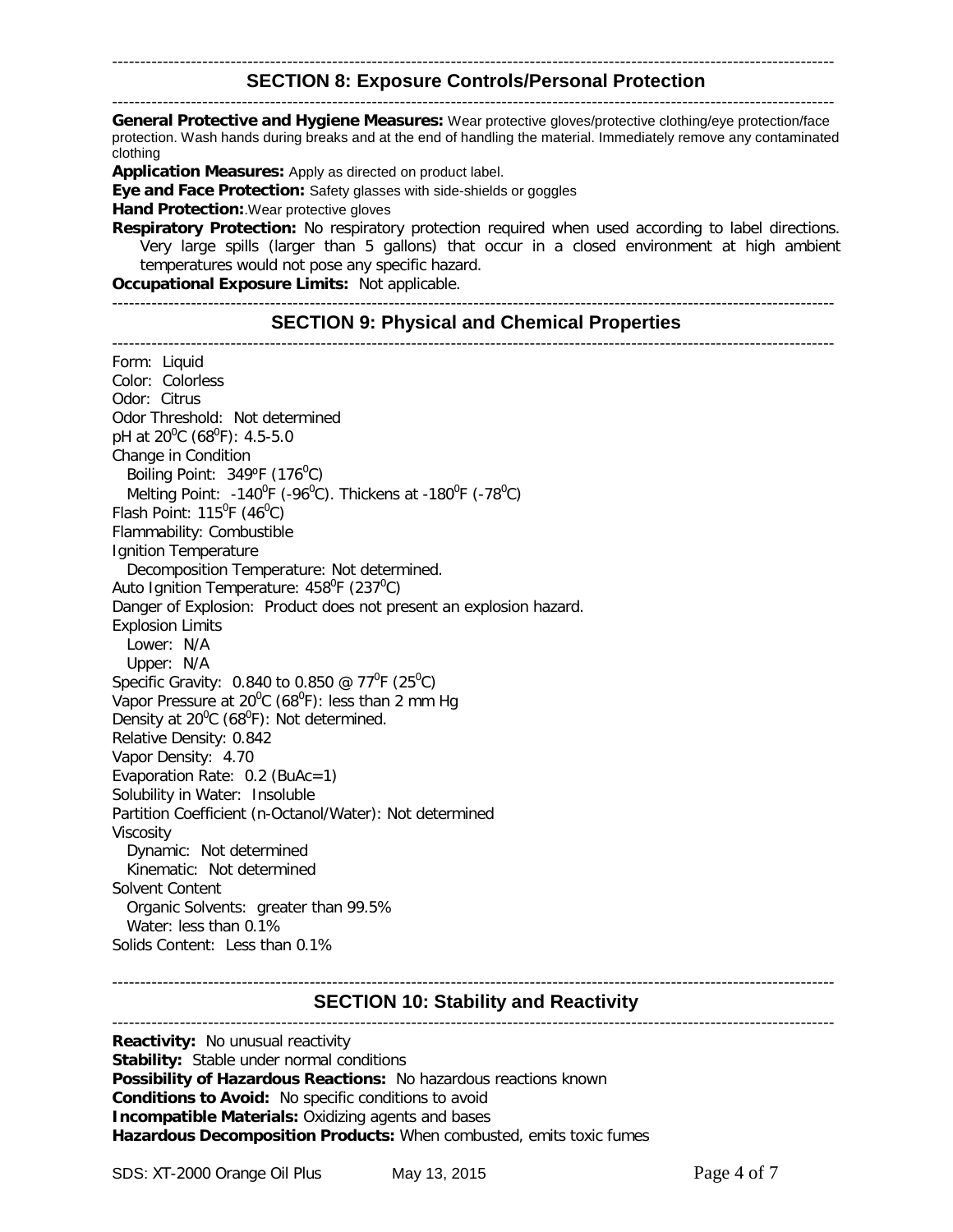### -------------------------------------------------------------------------------------------------------------------------------- **SECTION 11: Toxicological Information**

#### -------------------------------------------------------------------------------------------------------------------------------- **Ingestion (Acute Oral Toxicity):** LD<sub>50</sub>>5 g/kg **Skin (Acute Dermal Toxicity):** LD<sub>50</sub>>5 g/kg. Irritant for skin and mucous membranes **Primary Skin Irritation Index:** Moderate in guinea pigs; low in rabbits **Eye:** Irritant **Inhalation:** May cause irritation of nose, throat and respiratory tract **Carcinogenicity:** Not classified as a carcinogen by OSHA, IARC, ACGIH or NTP. **Reproductive Toxicity:** Does not contain known reproductive toxins. **Developmental Toxicity:** Does not contain known developmental toxins. **Other:** No classification data on carcinogenic properties of this material is available from the EPA, IARC,NTP,OSHA or ACGIH ------------------------------------------------------------------------------------------------------------------------------------------------------------ **SECTION 12: Ecological Information**

#### **Ecotoxicity**

 **Plants:** Not available

 **Fish:** LC50(Rainbow trout, 94 hour) = 35.00mg/L. LC50 (Fathead minnow, 96 hour) = 0.61-0.79mg/L. EC50 (Daphnia pulex,  $48$  hour) = 69.60mg/L

**Persistence/Degradation:** Expected to be readily biodegradable.

**Soil Mobility:** Orange terpenes volatilize rapidly.

-------------------------------------------------------------------------------------------------------------------------------- **SECTION 13: Disposal Considerations**

### **Do not contaminate water, food or feed by storage or disposal.**

Storage: Store containers in a cool, dry place (less than 110°F). Do not store near heat or open flame. **Product Disposal:** Wastes from the use of this product may be disposed of on site or at an approved waste facility.

**Container Disposal:** Plastic container: Triple rinse (or equivalent),then offer for recycling or reconditioning, or puncture and dispose of in a sanitary landfill. May be incinerated if allowed by state and local authorities or by burning. If burned, avoid exposure to smoke. --------------------------------------------------------------------------------------------------------------------------------

**SECTION 14: Transportation Information**

-------------------------------------------------------------------------------------------------------------------------------- **US DOT Shipping Classification:** (49CFR 172.101): Consumer Commodity **Cubstances Classification:** 

| DOT Hazardous Substances Classification: (49CFR 172.101): ORM-D |                |                                       |               |         |                  |  |  |
|-----------------------------------------------------------------|----------------|---------------------------------------|---------------|---------|------------------|--|--|
|                                                                 | <b>14.1 UN</b> | 14.2 UN Proper                        | 14.3          | 14.4    | 14.5             |  |  |
|                                                                 | <b>Number</b>  | <b>Shipping Name</b>                  | <b>Hazard</b> | Packing | Environmental    |  |  |
|                                                                 |                |                                       | Class(es)     | Group   | <b>Hazards</b>   |  |  |
| <b>US DOT</b>                                                   | UN2319         | Terpene Hydrocarbon, n.o.s.           |               |         |                  |  |  |
|                                                                 |                | Liquids with a flash point of         |               |         |                  |  |  |
|                                                                 |                | 100 <sup>°</sup> F or greater can be  |               |         |                  |  |  |
|                                                                 |                | classified as combustible             |               |         |                  |  |  |
|                                                                 |                | liquids for ground transport.         | 3             | Ш       | No.              |  |  |
|                                                                 |                | See 49CFR173.150-(f)                  |               |         |                  |  |  |
| Canadian                                                        | UN2319         | Terpene hydrocarbon, n.o.s.           |               |         |                  |  |  |
| <b>TDG</b>                                                      |                | Liquids with a flask point of         |               |         |                  |  |  |
|                                                                 |                | 100 <sup>°</sup> F or higher in small | 3             | Ш       | No.              |  |  |
|                                                                 |                | means of containment are              |               |         |                  |  |  |
|                                                                 |                | not regulated. See 1.33.              |               |         |                  |  |  |
| EU                                                              | UN2319         | Terpene hydrocarbon, n.o.s.           |               |         |                  |  |  |
|                                                                 |                |                                       | 3             | Ш       | Yes              |  |  |
| ADR/RID                                                         |                |                                       |               |         |                  |  |  |
| <b>IMDG</b>                                                     | UN2319         | Terpene Hydrocarbon, n.o.s.           | 3             | Ш       | Marine Pollutant |  |  |
| IATA/ICAO                                                       | UN2319         | Terpene Hydrocarbon, n.o.s.           | 3             | Ш       | No.              |  |  |
|                                                                 |                |                                       |               |         |                  |  |  |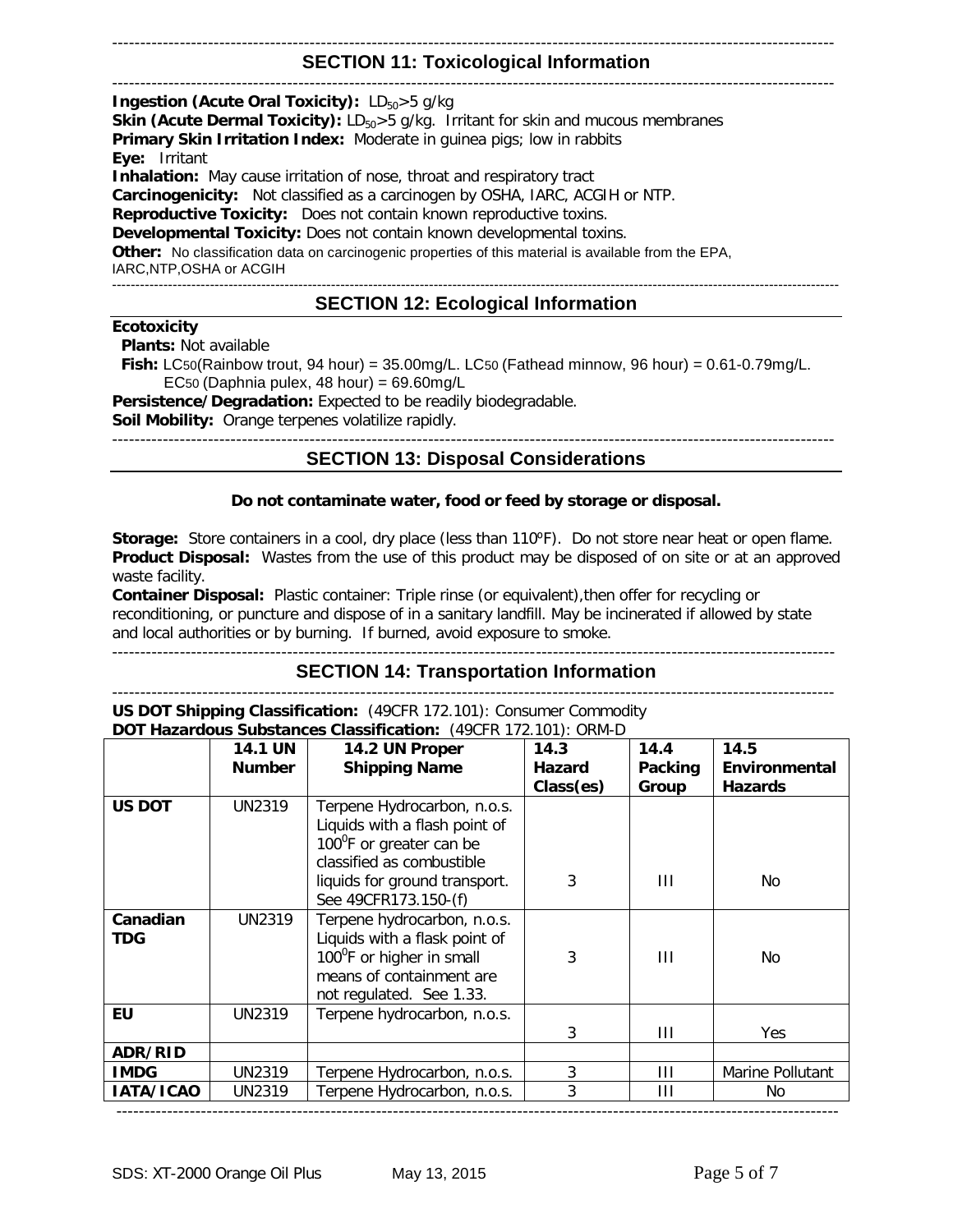# **SECTION 15: Regulatory Information**

--------------------------------------------------------------------------------------------------------------------------------

**EPA Registration Number:** 71986-2

**USFDA:** Listed as GRAS in 21 CFR Section 182.20 and 182.60

**EPA TCSA Inventory:** All components are listed on the TSCA inventory.

**Stability:** Stable.

**Conditions to Avoid:** Keep away from heat, sparks and open flame.

**Incompatible Materials:** Strong oxidizing agents and strong acids, including acidic clays, peroxides, halogens, vinyl chloride and iodine pentafluoride.

**Hazardous Decomposition Products:** Oxides of orange terpenes, which can result from improper storage and handling, are known to cause skin sensitization.

**Possibility of Hazardous Reactions:** To prevent oxidation, avoid long-term exposure to air. If storing partially filled containers, fill headspace with an inert gas such as nitrogen or carbon dioxide.

# --------------------------------------------------------------------------------------------------------------------------------

# **SECTION 16: Other Information**

#### --------------------------------------------------------------------------------------------------------------------------------

d-Limonene is the major component of orange terpenes. It is a by-product of citrus fruit and entirely of natural origin. It does NOT contain lead, cadmium, mercury or hexavalent chromium or come in contact with these chemicals. It is a citrus-derived essential oil produced by steam/vacuum distillation. d-Limonene is packaged in containers that do NOT contain lead, cadmium, mercury, or hexavalent chromium. d-Limonene does NOT contain and is NOT manufactured with any of the Class I or II ozonedepleting substances listed under the United States Clean Air Act of 1990.

Date of Preparation: August 4, 2014

**PACKAGING:** XT-2000 Orange Oil Plus is packaged in one gallon fluorinated polyethylene containers.

## **Disclaimer of Liability**

**The information contained herein is, to the best of the originator or manufacturer's current knowledge and belief and is accurate and reliable as of the date of preparation of this document. This product is an EPA-registered product intended for use by trained and licensed pesticide applicators. The purpose of this SDS is to provide information to manufacturing, warehouse transport and emergency response personnel concerned with the packaging, handling, shipping, storing or cleanup of relatively large spilled quantities of this product. Alteration of its composition or characteristics by concentration, evaporation, mixing with other substances, or other misuse is prohibited by federal law and may present hazards not specifically addressed herein which are beyond the control of the manufacturer or distributor and are disavowed. Upon shipment of this product from manufacturer's facility, manufacturer shall not be liable for any damage or injury resulting from accidental discharge, abnormal storage conditions, or from any hazards resulting from unsafe or unlawful practices.**

**These data are offered in good faith as typical values and not as product specifications. No warranty, either express or implied, is hereby made. The data and recommended industrial hygiene and safe handling procedures are believed to be generally applicable and are obtained from available scientific and safety sources. This product should be transported and stored following precautions declared on this SDS. This SDS is to be used only for this product. Upon shipment of this product from manufacturer's warehouse utilizing transport not owned or operated by manufacturer, the conditions of handling, storage, use and disposal of this product are beyond control of manufacturer and may be beyond manufacturer's knowledge. For this and other reasons, manufacturer assumes no responsibility and expressly disclaims liability for loss, damage or expense arising out of, or in any way connected with, handling, storage, use or disposal of the product.**

#### **Abbreviations**

ACIGH – American Conference of Governmental Industrial Hygienists AIHA – American Industrial Hygiene Association IATA/CAO – International Air transport Association/Civil Aviation Organization ADR – European agreement concerning the international transport of dangerous goods